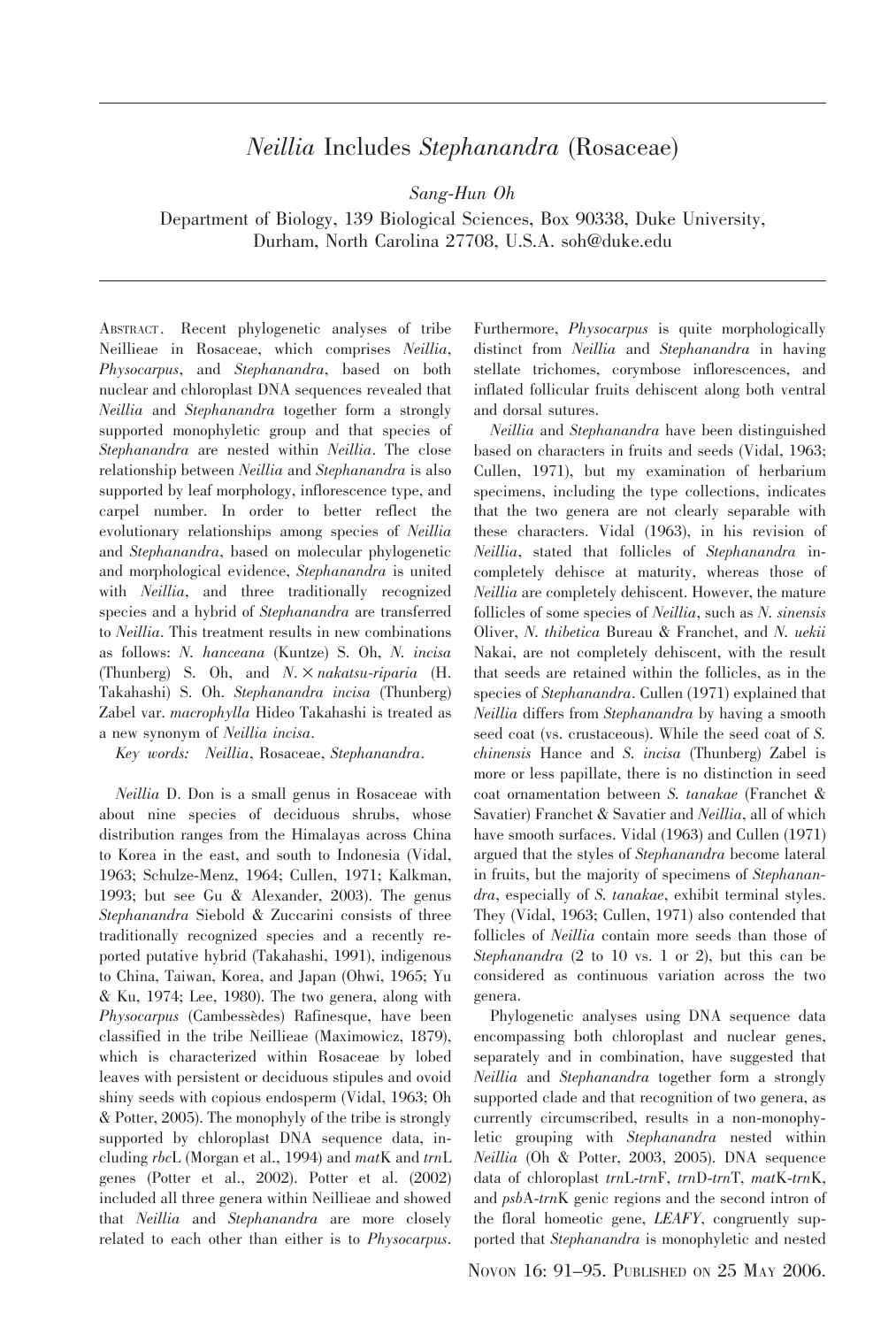within Neillia, making Neillia a paraphyletic genus (Oh & Potter, 2003, 2005). Spacer regions of nuclear ribosomal DNA (Internal Transcribed Spacer and External Transcribed Spacer) data, however, did not support the monophyly of *Stephanandra*, placing *S*. tanakae as sister to the weakly supported clade of Neillia, S. incisa, and S. chinensis, but neither Stephanandra nor Neillia was supported as monophyletic (Oh & Potter, 2003, 2005).

The close relationship between Neillia and Stephanandra is also supported by several morphological characteristics; species in both genera have ovate to lanceolate leaves with acuminate to caudate apices, racemose or paniculate inflorescences, and a single (rarely two) carpel per flower, with the exception of N. affinis Hemsley var. polygyna Cardot ex J. E. Vidal, which has three to five carpels per flower. Neillia, however, differs from Stephanandra by having campanulate or cylindric hypanthia (vs. cupulate), with capitate glandular trichomes developing at the fruiting stage (Yu & Ku, 1974; Gu & Alexander, 2003; Oh & Potter, 2005). The cupulate hypanthium in Stephanandra represents a reversal to the ancestral state if elongation of the hypanthium (campanulate or cylindric) is a synapomorphy for the *Neillia-Stephanandra* clade (Oh & Potter, 2005).

In order to better reflect evolutionary relationships based on molecular and morphological evidence, Oh and Potter (2005) recommended that Neillia and Stephanandra be merged into one genus, in which case the name Neillia (Don, 1825) should be used because it has priority over Stephanandra (Siebold & Zuccarini, 1843). I herein transfer the species of Stephanandra to Neillia.

1. Neillia hanceana (Kuntze) S. Oh, comb. nov. Replaced name: Physocarpus hanceanus Kuntze, Revis. Gen. Pl. 1: 218. 1891. Stephanandra chinensis Hance, J. Bot. 20: 210. 1882. Opulaster hanceanus (Kuntze) Kuntze, Revis. Gen. Pl. 2: 949. 1891. Stephanandra flexuosa Siebold & Zuccarini var. chinensis (Hance) Pampanini, Nuovo Giorn. Bot. Ital. 17: 297. 1910. TYPE: China. Anhui: ''circa urbem Wu-hu,'' May 1881, T. L. Bullock s.n. (holotype, BM).

When Stephanandra chinensis is transferred to the genus Neillia, the name N. chinensis cannot be used because of the prior existence of N. sinensis (Oliver, 1886). The epithets, chinensis and sinensis, are considered as confusingly similar and are treated as homonyms when they are based on different types (cf. Article 53.3; Greuter et al., 2000).

When Kuntze (1891) merged Neillia and Stephanandra into Physocarpus, he published Physocarpus hanceanus based on Stephanandra chinensis. Although Kuntze (1891) did not explain the rationale behind the nomenclature of P. hanceanus, it should be considered as a new replacement name, not as a superfluous name. In his taxonomic treatment, Kuntze (1891) simultaneously transferred both Stephanandra chinensis and Neillia sinensis to the genus Physocarpus. Because he published a new combination P. sinensis (Oliver) Kuntze based on the latter name, Kuntze himself made the epithet chinensis unavailable in Physocarpus in the sense of Article 53.3 (Greuter et al., 2000). Thus, P. hanceanus is a legitimate replacement name for S. chinensis to avoid simultaneous homonymous combination (cf. Article 11.4, Note 1; Greuter et al., 2000). Since the final epithet hanceana is available in *Neillia*, it is adopted in this new treatment.

The leaves of Neillia hanceana are very similar to those of N. sinensis, such that it is difficult to identify the species without flowering material. The two species, however, are easily distinguished by floral characters: Neillia hanceana has panicles of white flowers with cupulate hypanthia, whereas N. sinensis has racemes of pink flowers with cylindric hypanthia.

Distribution and habitat. Endemic to southeastern and north central China; moist, open thickets and along streams on slopes under temperate mixed deciduous forests; common; elev. 350 to 1100 m.

Selected specimens examined. CHINA. Anhui: Yuexi Xian, Yaoluoping, Z. Xie et al. 97034 (A). Fujian: Taining Xian, Xianqiao Gongshe, Emei Feng, G. Ye 8 (MO). Guangdong: Mt. Danxia, W. T. Tsang 26432 (A). Guizhou: Jiangkou Xian, Heiwan River on SE side of Fanjing mtn. range in vic. of Ecol. Station, Guizhou Acad. Sci., Sino-American Guizhou Bot. Exp. 350 (A). Henan: Mt. Jigong, Z. Zheng  $132$  (MO). **Hubei:** Mt. Jigong, border of Hubei & Hunan, on divide betw. Yangtze (Chang) & Huaihe Rivers, Bailey 1917 (A). Hunan: Xining Xian, in valley, C. Luo 1355 (A). Jiangsu: Lianyungang city, Liuhe [Willow River site], Sino-Amer. Yuntai Bot. Exp. Team 45003 (A). Jiangxi: Mt. Dagang, Fenyi city, K. Yao 9275 (A, MO, NY). Sichuan: Chengjiang Xian, Liang Liang Xiao Wan, T. Dai 100537 (MO). Zhejiang: Mt. Tianmu, T. N. Liou 92 (NY).

- 2. Neillia incisa (Thunberg) S. Oh, comb. nov. Basionym: Spiraea incisa Thunberg, in Murray, Syst. Veg., ed. 14, 472. 1784. Stephanandra incisa (Thunberg) Zabel, Gart.-Zeitung (Berlin) 4: 510. 1885. TYPE: Japan. C. P. Thunberg s.n. (holotype, UPS).
- Stephanandra flexuosa Siebold & Zuccarini, Abh. Math.- Phys. Cl. Königl. Bayer. Akad. Wiss. 3: 740. 1843. Physocarpus flexuosus (Siebold & Zuccarini) Kuntze, Revis. Gen. Pl. 1: 219. 1891. Opulaster flexuosus (Siebold & Zuccarini) Kuntze, Revis. Gen. Pl. 2: 949. 1891. TYPE: Japan. P. F. von Siebold s.n. (holotype, L).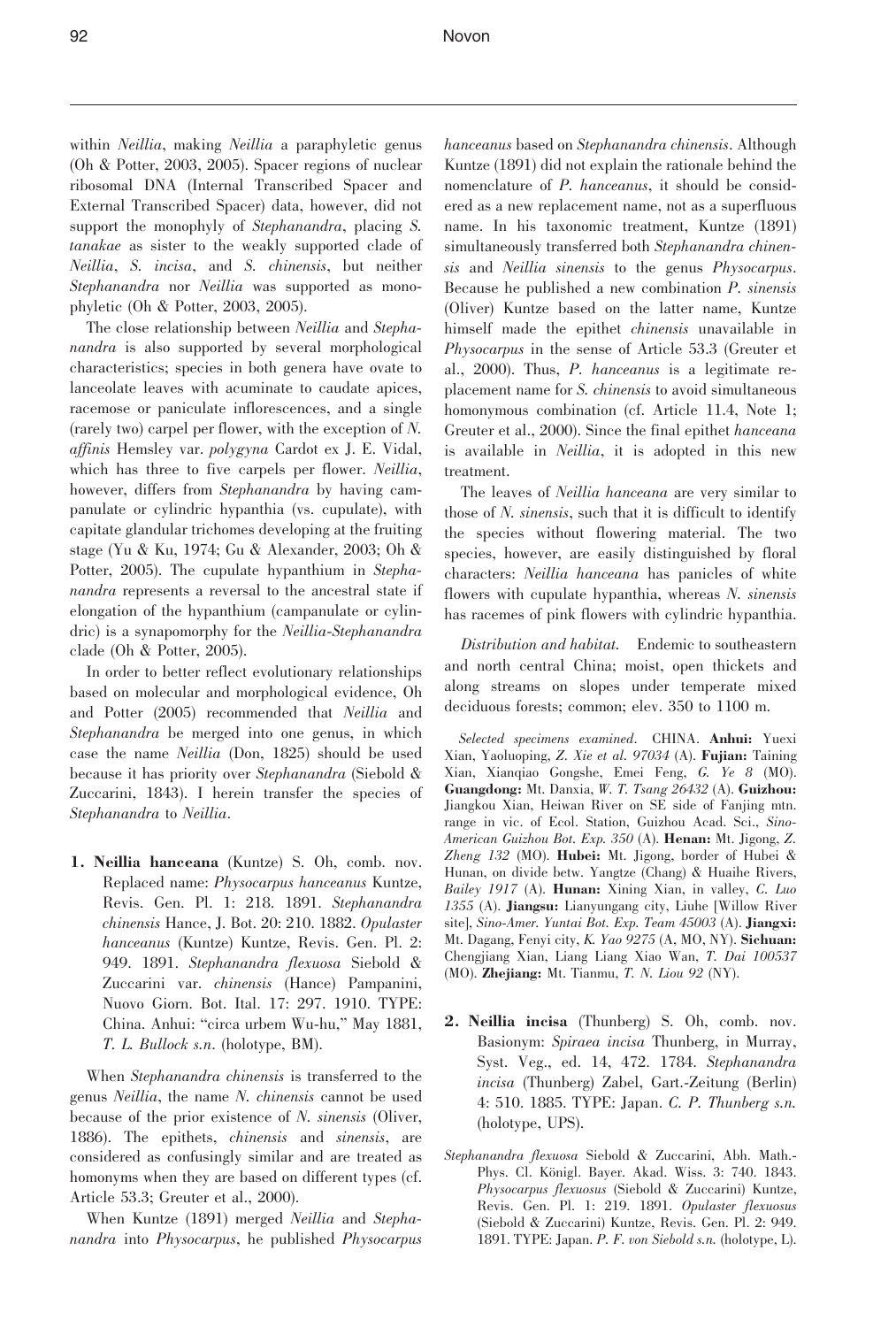- Stephanandra gracilis Franchet & Savatier, Enum. Pl. Jap. 2: 333. 1878. Physocarpus gracilis (Franchet & Savatier) Kuntze, Revis. Gen. Pl. 1: 219. 1891. Opulaster gracilis (Franchet & Savatier) Kuntze, Revis. Gen. Pl. 2: 949. 1891. TYPE: Japan. Honshu: ''in monte Fudsi yama,'' L. Savatier s.n. (holotype, P).
- Stephanandra quadrifissa Nakai, Bot. Mag. (Tokyo) 40: 170. 1926. Stephanandra incisa (Thunberg) Zabel var. quadrifissa (Nakai) T. B. Lee, Illustrated Woody Plants of Korea 272. 1966. TYPE: Korea. Kyunggi: Mt. Surak, T. Chung s.n. (holotype, TI not seen).
- Stephanandra incisa (Thunberg) Zabel var. macrophylla Hideo Takahashi, Bull. Kanagawa Pref. Mus., Nat. Sci. 20: 13. 1991. Syn. nov. TYPE: Japan. Honshu: cultivated in Yokohama, transplanted from the Izu Islands, Mikurajima Island, Mt. Oyama, June 1990, H. Takahashi 77098 (holotype, KPM not seen; isotype, KPM).

Neillia incisa is widely distributed in eastern Asia, and plants of the species are commonly found in mixed deciduous forests in Korea and Japan. It is quite variable in leaf size and margin. However, there is no clear geographic correlation with the variation of the characters within N. incisa. For example, plants with very small leaves and three to five deeply incised lobes (e.g., H. Muroi 2155) occur in Cheju Island of Korea, Taiwan, and Japan, while individuals with relatively large leaves and three shallowly incised lobes (e.g., T. Iwasaki s.n.) are also found in these regions.

Stephanandra flexuosa was first described by Siebold and Zuccarini (1843) from Japan, based on which the genus *Stephanandra* was segregated. It was, however, cited as a taxonomic synonym of Stephanandra incisa when Zabel (1885) transferred Spiraea incisa to Stephanandra, which has been widely accepted by many authors (Rehder, 1940; Hutchinson, 1964; Yu & Ku, 1974; Gu & Alexander, 2003). Pampanini (1910) published S. flexuosa var. chinensis on the basis of S. chinensis, and this variety refers to N. hanceana.

Nakai (1926) distinguished Stephanandra quadrifissa from S. incisa on the basis of its leaves deeply divided into five lobes, four of which being more or less equal in size. Lee (1966, 1980) treated S. quadrifissa as a variety of S. incisa, and stated that it is also distributed on Cheju Island. I requested the type specimen of S. quadrifissa from TI, but received no response. Examination of herbarium specimens and field observations in Korea, including Cheju Island, suggest that there may be a few individuals clearly referrable to S. quadrifissa (e.g., Taquet 2806), but that the degree of incision of leaf margin is variable within individuals in the populations.

Takahashi (1991) described S. incisa var. macrophylla on the basis of its larger leaves and ovate stipules, reporting the taxon on the Izu Islands, including the islands of Oshima, Jiijima, Kozushima, and Mikurajima. Takahashi (1991) ascribed the distinctive features of S. incisa var. macrophylla to the maritime environment on the islands. However, some specimens from Oshima Island (e.g., Y. Satake & K. Okamoto 49 at A, NY, UC) do not have such features, and there are collections from the main island of Japan (e.g., Wilson 6812) that do show the characteristics. Therefore, I do not recognize S. incisa var. macrophylla as a distinct taxon.

Distribution and habitat. Widespread from Taiwan, northeastern China, Korea, to Japan; moist, open places and streamside in temperate mixed deciduous forests; common; 10 to 2000 m.

Selected specimens examined. CHINA. Shandong: 100 li from Qingdao, Mt. Lao, C. Y. Chiao 2644 (A, NY [2], UC). JAPAN. Hokkaido: Hidaka-shicho, Shizunai-cho, ca. 14 km ENE of Shizunai, off Hwy. 235, Wood & Boufford 3911 (A, MO). Honshu: Hyogo Pref., Akashi, H. Muroi 2155 (A); Miyagi Pref., Kurokawa-gun, Taiwa-cho, Miyatoko, T. Iwasaki s.n. (A); Tochigi Pref., Nikko region, Wilson 6812 (A). Kyushu: Kumamoto Pref., Takamori-cho, Aso-gun, K. Deguchi 8051 (A, MO). Shikoku: Tokushima Pref., Mt. Takagi-yama, Kisawa-mura, Naka-gun, at edge of Fagus crenata forest near ridge, G. Murata et al. 56042 (A). NORTH KOREA. Pyongan-bukdo: Taiyudo, French Mine, Wilson 8607 (A [2], MO). SOUTH KOREA. Cheju-do: Cheju Island, ''in Quelpart in sepilus Hallaisan,'' Taquet 2806 (A). Cholla-namdo: Kurye-gun, Mt. Chiri, around Piagol, C. Chang & H. Takahasi 306 (A). Kyongsangbukdo: Mt. Palgong, Y. S. Kim 1984 (A). Kyunggi-do: Mt. Kwanak, I. K. Lee 1957 (MO). TAIWAN. Hualian Xian, Mt. Fong, C. S. Kuo et al. 6965 (MO).

3. Neillia tanakae Franchet & Savatier, Enum. Pl. Jap. 1: 121. 1873. Stephanandra tanakae (Franchet & Savatier) Franchet & Savatier, Enum. Pl. Jap. 2: 332. 1878. Physocarpus tanakae (Franchet & Savatier) Kuntze, Revis. Gen. Pl. 1: 219. 1891. Opulaster tanakae (Franchet & Savatier) Kuntze, Revis. Gen. Pl. 2: 949. 1891. TYPE: JAPAN. Honshu: ''ad pedem montis Fudsi yama prope Kameide,'' L. Savatier 338 (holotype, P; isotype, K).

Neillia tanakae is morphologically similar to N. incisa and N. hanceana in having cupulate hypanthia, but differs from these two species in its 15 to 20 stamens per flower and shallowly 3-lobed leaves with acute or acuminate lobe apices. Plants of this species only occur in the areas around Mts. Fuji and Haruna in Japan. Although Cullen (1971) contended that multiple superposed buds are present in the leaf axils of flowering branches, I have not seen any specimens of N. tanakae with this characteristic. This feature, however, is occasionally found in N. *incisa*.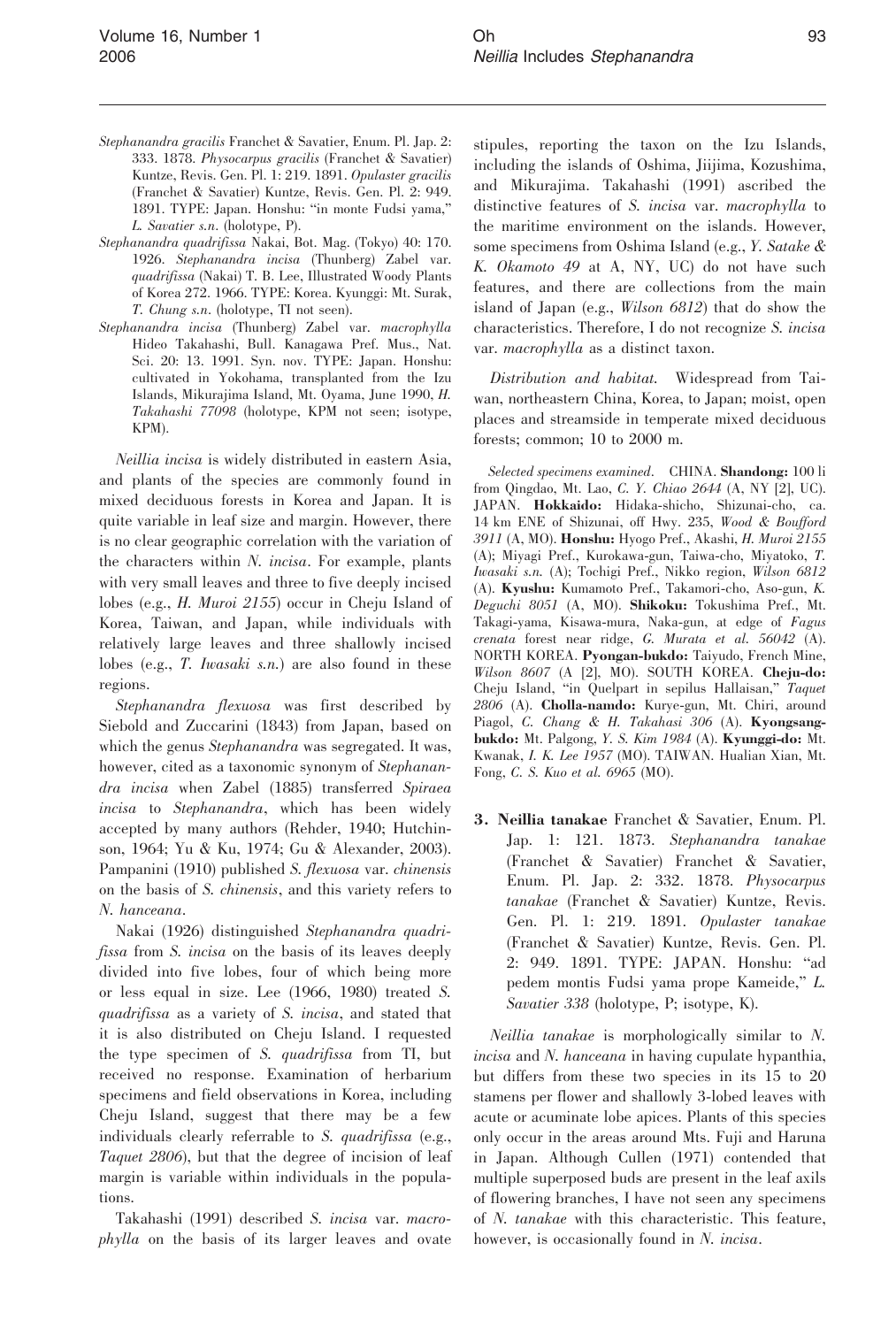94 Novon

Distribution and habitat. Restricted to Gumma, Kanagawa, Shizuoka, and Yamanashi prefectures of central Honshu in Japan; along streams in temperate mixed deciduous forests; rare; 200 to 1300 m.

Selected specimens examined. JAPAN. Honshu: Kanagawa Pref., Nakatsukyo, N foot of Mt. Ooyama, Kiyokawamura, Aiko-gun, N. Fukuoka 6741 (NY, UC).

4. Neillia  $\times$  nakatsu-riparia (H. Takahashi) S. Oh, comb. nov. Basionym: Stephanandra  $\times$  nakatsuriparia H. Takahashi, Bull. Kanagawa Pref. Mus., Nat. Sci. 20: 17. 1991. TYPE: Japan. Honshu: Kanagawa, Nakatsu River, Kiyokawamura, 21 June 1987, H. Takahashi 77096 (holotype, KPM not seen; isotype, KPM).

Hybrid formula, sensu H. Takahashi, 1991: Stephanandra incisa (Thunberg) Zabel  $\times$  Stephanandra tanakae (Franchet & Savatier) Franchet & Savatier.

This hybrid taxon as described by Takahashi (1991) is morphologically similar to Neillia incisa, but exhibits characters intermediate between N. incisa and N. tanakae in leaf margin, stipule size, and particularly stamen number, which has been used as a diagnostic character to distinguish the two species (Ohwi, 1965). Takahashi (1991) stated that some of the anthers did not mature and that seeds were not developed. Because N. incisa and N. tanakae are also distributed in the region where  $N$ .  $\times$  nakatsu-riparia was described, the area around Mt. Fuji in Japan appears to be a hybrid zone for N. incisa and N. tanakae. Chromosome number of this hybrid is unknown, but the putative parents are both diploid with  $2n = 18$  (Iwatsubo & Naruhashi, 1993).

Acknowledgments. I am grateful to Daniel Potter, Ellen A. Dean, James Henrickson, Victoria C. Hollowell, and an anonymous reviewer for their valuable comments and suggestions. I thank Jean Shepard and Sherri Herndon for their curatorial assistance, and the staff of the following herbaria, A, BM, DAV, DUKE, E, GH, K, KPM, KUN, L, MO, NY, P, PE, SNU, and UC for loans of herbarium specimens and for assistance during my visits. I also thank Suhua Shi, Yalin Peng, Zong-Shu Yue, and Hyunchur Shin for assistance during fieldwork in China and Korea. This research was supported in part by an NSF Doctoral Dissertation Improvement Grant DEB 0073041 to Daniel Potter and the author, DEB 0451962 to Paul S. Manos and the author, an American Society of Plant Taxonomists Graduate Student Research Award, a Jastro Shields Research Award, and a Graduate Student Research Grant from the Center for Biosystematics at the University of California, Davis.

Literature Cited

- Cullen, J. 1971. The genus Neillia (Rosaceae) in mainland Asia and in cultivation. J. Arnold Arbor. 52: 137–158.
- Don, D. 1825. Prodromus Florae Nepalensis. J. Gale, London.
- Greuter, W., J. McNeil, F. R. Barrie, H. M. Burdet, V. Demoulin, T. S. Filgueiras, D. H. Nicolson, P. C. Silva, J. E. Skog, P. Trehane, N. J. Turland & D. L. Hawksworth (editors). 2000. International Code of Botanical Nomenclature (St. Louis Code). Regnum Veg. 138.
- Gu, C. & C. Alexander. 2003. Stephanandra. P. 82 in: Z. Wu & P. H. Raven (editors), Flora of China, Vol. 9. Science Press, Beijing, and Missouri Botanical Garden Press, St. Louis.
- Hutchinson, J. 1964. The Genera of Flowering Plants, Vol. 1. Clarendon Press, Oxford.
- Iwatsubo, Y. & N. Naruhashi. 1993. Chromosome number and karyotype of two Stephanandra species (Rosaceae). Cytologia 58: 95–98.
- Kalkman, C. 1993. Novelties in Malesian Rosaceae. Blumea 37: 377–378.
- Kuntze, O. 1891. Revisio Generum Plantarum, Pars I. Arthur Felix, Leipzig.
- Lee, T. B. 1966. Illustrated Woody Plants of Korea. Forest Experiment Station, Seoul.
- ———. 1980. Illustrated Flora of Korea. Hyangmunsa, Seoul.
- Maximowicz, C. J. 1879. Adnotationes de Spiraeaceis. Trudy Imp. S.-Peterburgsk. Bot. Sada 6: 105–261.
- Morgan, D. R., D. E. Soltis & K. R. Robertson. 1994. Systematic and evolutionary implications of rbcL sequence variation in Rosaceae. Amer. J. Bot. 81: 890–903.
- Nakai, T. 1926. Notulae ad plantas Japoniae & Koreae XXXI. Bot. Mag. (Tokyo) 40: 161–171.
- Oh, S. & D. Potter. 2003. Phylogenetic utility of the second intron of LEAFY in Neillia and Stephanandra (Rosaceae) and implications for the origin of Stephanandra. Molec. Phylogenet. Evol. 29: 203–215.
- ——— & ———. 2005. Molecular phylogenetic systematics and biogeography of tribe Neillieae (Rosaceae) using DNA sequences of cpDNA, rDNA, and LEAFY. Amer. J. Bot. 92: 179–192.
- Ohwi, J. 1965. Flora of Japan, F. G. Meyer & E. H. Walker (editors), Smithsonian Institution, Washington, D.C.
- Oliver, D. 1886. Neillia sinensis Oliv. Plate 1540 in: J. D. Hooker (editor), Hooker's Icones Plantarum. Williams & Norgate, London.
- Pampanini, R. 1910. Le piante vascolari raccolte dal Rev. P. C. Silvestri nell' Hu-peh durante gli anni 1904–1907. Nuovo Giorn. Bot. Ital. 17: 223–298.
- Potter, D., F. Gao, P. E. Bortiri, S. Oh & S. Baggett. 2002. Phylogenetic relationships in Rosaceae inferred from chloroplast matK and trnL-trnF nucleotide sequence data. Pl. Syst. Evol. 231: 77–89.
- Rehder, A. 1940. Manual of Cultivated Trees and Shrubs Hardy in North America, Exclusive of the Subtropical and Warmer Temperate Regions, 2nd ed. Macmillan, New York.
- Schulze-Menz, G. K. 1964. Rosaceae. Pp. 209–218 in: H. Melchior (editor), Engler's Syllabus der Pflanzenfamilien II. Gebrüder Borntraeger, Berlin.
- de Siebold, P. F. & J. G. Zuccarini. 1843. Plantarum quas in Japonia collegit Dr. Ph. Fr. de Siebold genera nova, notis characteristics delineationibusque illustrata proponunt. Abh. Math.-Phys. Cl. Königl. Bayer. Akad. Wiss. 3: 717–749.